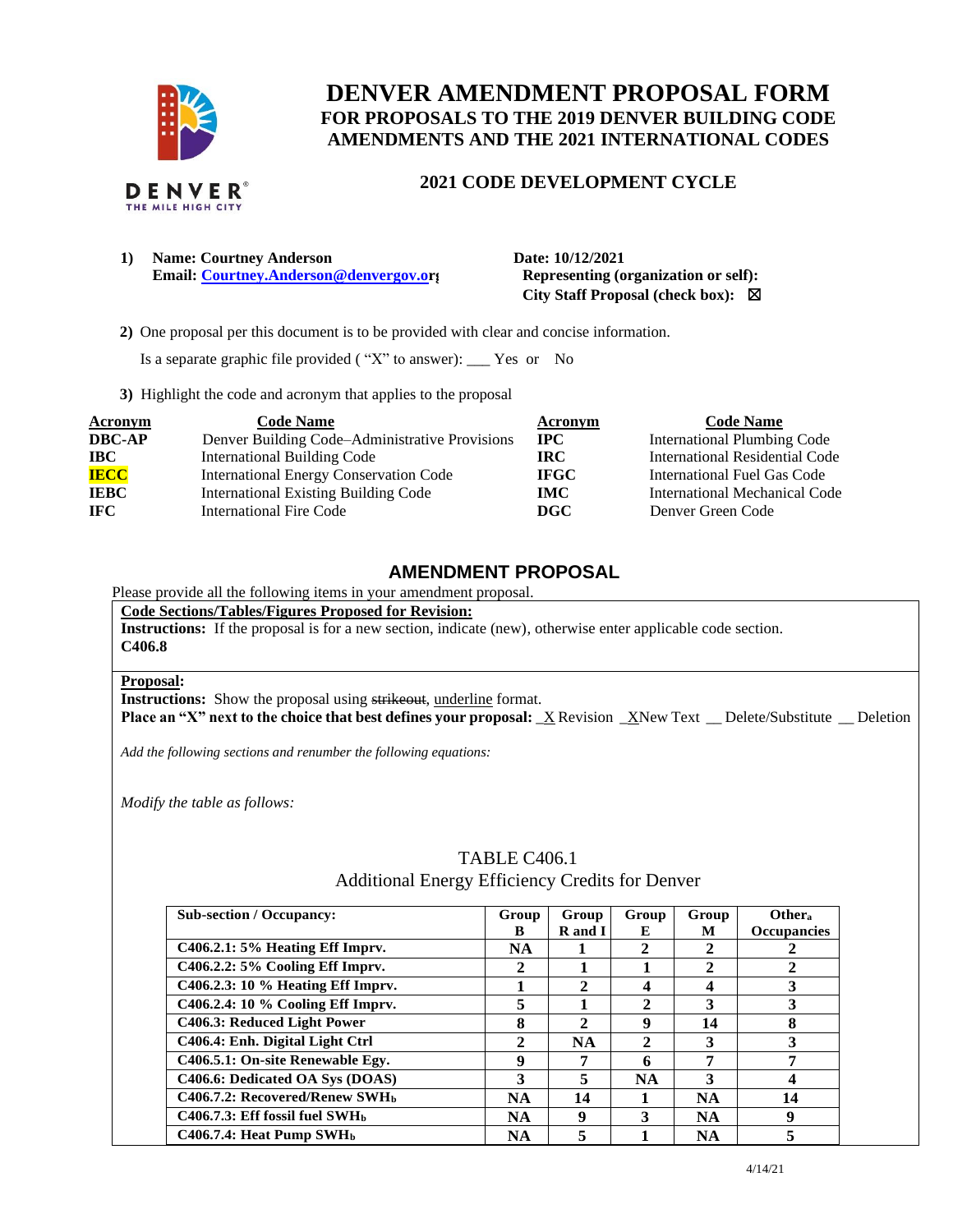| <b>C406.8: Enhanced Envelope Perf</b> |  |    |  |
|---------------------------------------|--|----|--|
| C406.8.1: Reduced envelope UA         |  |    |  |
| C406.8.2: Further reduced envelope UA |  |    |  |
| C406.9: Reduced Air Infiltration      |  | NА |  |
| C406.10 Energy Monitoring             |  |    |  |
| C406.11 Fault Detection               |  |    |  |

a. Other occupancy groups include all Groups except for Groups B, R, I, E, and M b. For occupancy groups listed in C406.7.1 and schools with showers or full-service kitchens

*Modify the section as follows:* 

**C406.8 Enhanced envelope performance.** The total UA of the building thermal envelope as designed shall be not less than Section C406.8.1 or C406.8.2.

**C406.8.1 Reduced envelope UA.** 15 percent below the total UA of the building thermal envelope in accordance with Section C402.1.5.

**C406.8.2 Further Reduced envelope UA.** 25 percent below the total UA of the building thermal envelope in accordance with Section C402.1.5.

### **Supporting Information (Required):**

All proposals must include a written explanation and justification as to how they address physical, environmental, and/or customary characteristics that are specific to the City and County of Denver. The following questions must be answered for a proposal to be considered.

**Purpose:** What does your proposal achieve?

This proposal adds an additional credit option for projects that meet a total UA reduction (25% reduction) that goes beyond the existing credit option in C406.8.

**Reason:** Why is your proposal necessary?

Achieving the goals in "Denver's Net Zero Energy (NZE) New Buildings & Homes Implementation Plan" for energy efficiency for new buildings will require setting higher credit targets in Section C406. This, in turn, creates the need for additional credits for design teams.

**Substantiation:** Why is your proposal valid? (i.e. technical justification)

Envelope performance improvements can be particularly effective in colder climates like Denver's. This can be useful when pursued as part of a strategy that simultaneously minimizes space conditioning size (and cost). Establishing a second credit option for even higher envelope performance increases the number of design strategies that design teams have for achieving efficiency credits in Section C406.

The credit values are estimated based on the credits available in the existing UA credits option. The credits for this option are 50% greater even though the UA requirement is 67% more stringent. There isn't modeling to calculate the exact savings, so this estimate for the credit value recognizes that additional envelope insulation results in diminishing returns for savings.<sup>1</sup>

<sup>1.</sup> For example, the New Buildings Institute's New Construction Guide includes two options for above code envelope insulation. In order *to increase the savings from the first tier to the second tier by 100%, the insulation had to had to be increased by 125%. So, doubling the savings required more than double the additional insulation. ("Technical Document: Savings Analysis for the Advanced Buildings New Construction Guide," 2014)*

**Bibliography and Access to Materials** (as needed when substantiating material is associated with the amendment proposal): **None**